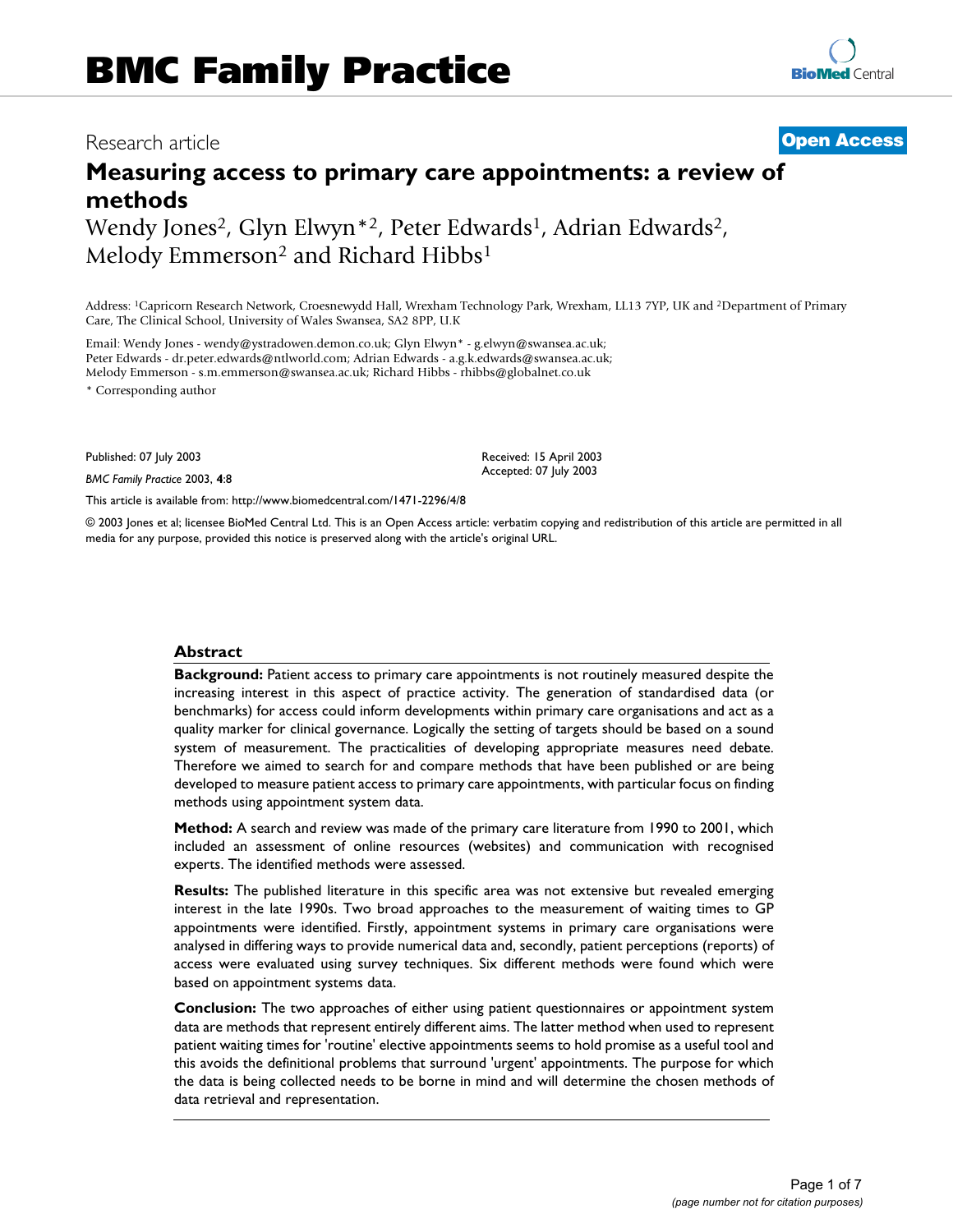## **Background**

Primary care is under scrutiny along with other public services to improve access to its users. Access in primary care is typically conceptualised as the achievable access to appointments with clinical professionals, although it is not routinely measured in most practices. It is widely recognised that it represents an important dimension in determining the quality of care [1,2]. Nevertheless, it is also known that waiting times can vary widely in differing localities and countries, from patients being seen the same day to a wait of several weeks. Most primary care organisations have no more than a perception of variable demand and no method of comparing fluctuating levels of access to appointments within or between practices. Measuring patient access could generate useful information for patients, clinicians and practice managers. Demand management initiatives and ways to optimise access could then be audited bearing in mind the impact of such initiatives on opportunity costs [3–5].

There are potential difficulties, recognised by a recent discussion document [6], that have been accentuated by policy and political influences. The NHS Plan in the UK [7] suggested that patients should have access to primary care services within 48 hours, but the concept lacked sufficient definition. The proposed new GMS contract includes an optional 48 hour target for access to GP appointments. But what exactly should we measure? Access can be measured at many different interfaces, from the wait for traditional services such as appointments with a clinician to the alternative solutions of nurse triage, nurse led clinics, telephone advice (including NHS Direct) or electronic mail responses. Differing interpretation of terms can also cause confusion. How soon for example should a problem that is defined by a patient as *urgent* be seen in general practice? The perception of *urgent* differs between patients themselves [8] and between doctors and patients. The concept of routine appointments is easier to define and quantify. A proposed measure is the waiting time for the *next available routine appointment* but this provokes debate about whether this should be practice-based or specified for individual clinicians. If the latter, factors such as parttime working, practitioner popularity, the creation of multiple review appointments are likely to rapidly diminish a clinician's accessibility. How transparent would a practice want to be about such data and how useful or acceptable would it be to publish information at the clinician level? [9]

Recognising the complex nature of this issue, we set out to review the literature. Our main aim was to search the international primary care literature for methods that had been, or were being developed to measure access to GP appointments, focusing on measures using appointment system data. Once identified, existing methods (tools,

scales or other instruments) would be compared, with specific attention given to the type and levels of access they aimed to assess.

## **Method**

Preliminary searches indicated that this area did not have an extensive or long-standing research literature; most articles had been published after 1998. A broad but systematic search process was designed to allow for a poorly indexed publication pool. Medline, PubMed, Clin Psyc and ASSIA were searched for relevant publications between 1990 and 2001. The following MeSH terms were used: *family practice*, *health service accessibility* (organisation and administration, statistics and numerical data, standards, trends, methods, manpower), *appointments and schedules* (waiting lists), *research design, health service needs and demand, weights and measures, quality of healthcare, management audit, patient satisfaction, health service needs and demand*. In addition the following keywords were used: *general practice, access, appointments (same day, urgent, routine) appointment systems, measurement, measures, tools, scales, demand, availability, audit and waiting times*. Terms were used both singly and in combination. Title searches were used to increase the sensitivity. All citations and abstracts were appraised for relevance and full articles selected for examination by two researchers independently (GE and WJ). Key authors were contacted directly [1,12,16,18,21,25,27] and searches conducted on their previous work. Departments of General Practice in Universities in the United Kingdom were also asked to send details of any relevant research. Conference literature [21] and non-peer reviewed literature obtained from websites was also appraised. Relevant websites were identified using<http://omni.ac.uk>and the search terms *health service delivery, access to primary care and general practice*. The following sites were reviewed: the Royal College of General Practitioners [6], the National Primary Care Research and Development Centre [1], The National Primary Care Development Team [10] and the Centre for Innovation in Primary Care [11].

Studies or articles were included in the review if they described tools, scales, questionnaires or other methods of measuring actual patient access to appointments. We also included descriptions of methods that were currently being developed in this field, provided they had undertaken pilot studies and had completed one data collection exercise. Articles were excluded if they were purely editorial.

## **Results**

A total of 1763 citations were initially identified and 38 articles retrieved for detailed assessment from the Pubmed and the Medline searches. Clin Psych and ASSIA searches provided some overlap but no new relevant material. The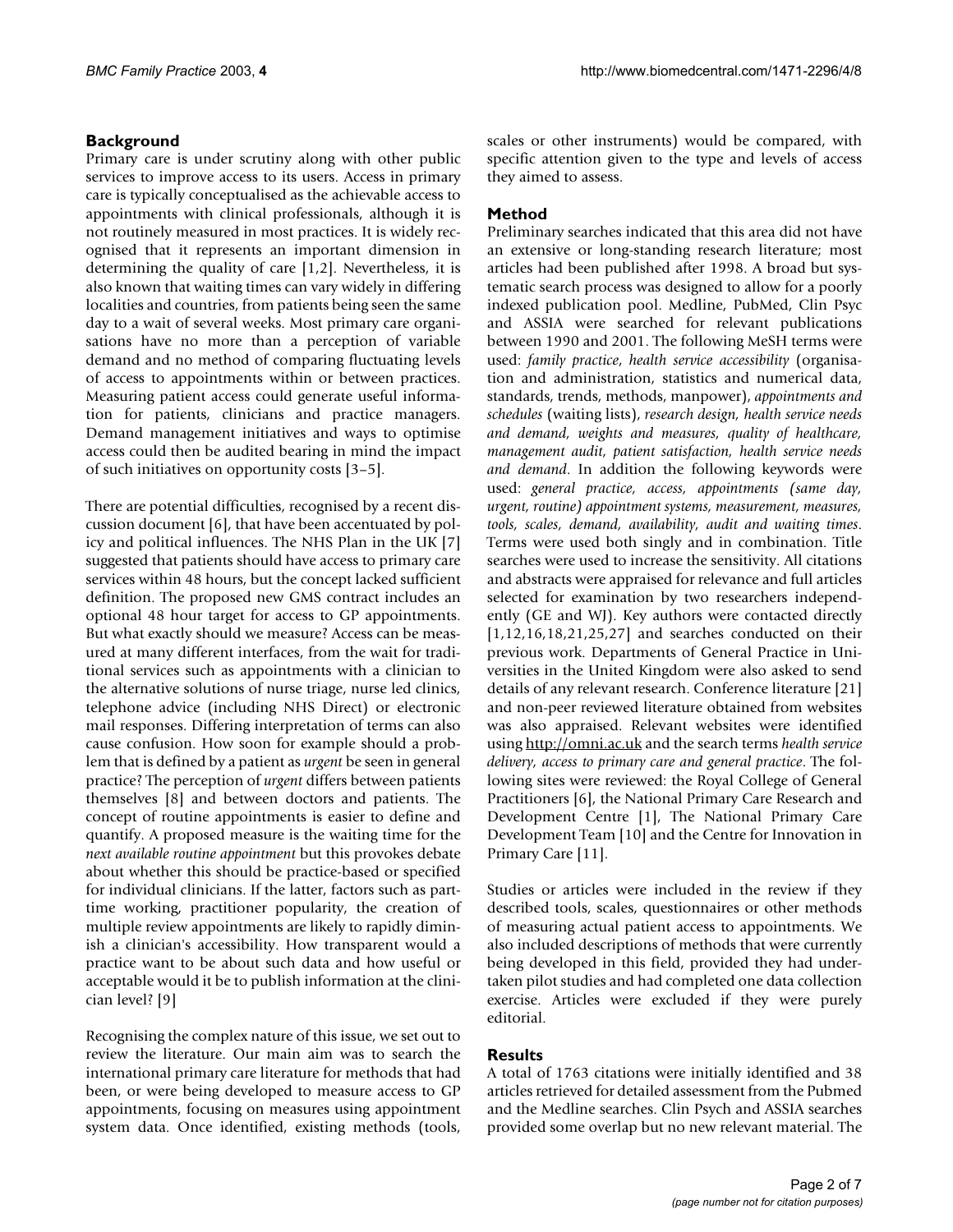|                                          | Third appointment<br>[21]                                                                                      | <b>NEMAS</b> [15]                                                                        | Ledlow $[14]$                                                                                                                                                                            | <b>Access Response</b><br>Index AROS $[22]$                                                                                | Campbell [12]                                                                                                                                                                                     | Kendrick [13]                                                                                                                                  |
|------------------------------------------|----------------------------------------------------------------------------------------------------------------|------------------------------------------------------------------------------------------|------------------------------------------------------------------------------------------------------------------------------------------------------------------------------------------|----------------------------------------------------------------------------------------------------------------------------|---------------------------------------------------------------------------------------------------------------------------------------------------------------------------------------------------|------------------------------------------------------------------------------------------------------------------------------------------------|
| <b>Measurement</b>                       | The 3 <sup>rd</sup> available routine<br>appointment at 12 midday,<br>one day per week, for<br>every clinician | Date of patient call<br>and appointment pro-<br>vided. GP requested<br>and GP allocated. | Appointments<br>demanded but not<br>available in US style pri-<br>mary care clinics com-<br>pared to community<br>clinics. Demand versus<br>availability gap coded<br>into 4 categories. | Number of days<br>until next available<br>routine appoint-<br>ment (with any clini-<br>cian) at 4 pm, every<br>working day | Number of appoint-<br>ments provided at the<br>beginning of the day<br>and the number still<br>available. Total<br>number of patients<br>seen during the day,<br>noting the number of<br>'extras' | Number of appoint-<br>ments available at<br>the start of the day<br>and the number of<br>patients seen as<br>'extras' at the end<br>of the day |
| Frequency of data<br>collection          | Once a week                                                                                                    | Continuous                                                                               | Daily                                                                                                                                                                                    | Once a day                                                                                                                 | Twice a day                                                                                                                                                                                       | Twice a day                                                                                                                                    |
| Weighted for part<br>time staff          | Yes                                                                                                            | No                                                                                       | N <sub>o</sub>                                                                                                                                                                           | No                                                                                                                         | N <sub>o</sub>                                                                                                                                                                                    | No                                                                                                                                             |
| Named clinician<br>access measured       | <b>Yes</b>                                                                                                     | Yes                                                                                      | No                                                                                                                                                                                       | No                                                                                                                         | No                                                                                                                                                                                                | No                                                                                                                                             |
| Data analysis                            | Weekly median score and<br>monthly average                                                                     | Computerised                                                                             | Demand versus availa-<br>bility gap                                                                                                                                                      | Computer to work<br>out 5 day moving<br>average                                                                            | Data related to prac-<br>tice list size, with<br>rates given per 1000<br>patients                                                                                                                 | Daily tally                                                                                                                                    |
| <b>Results</b>                           | Weekly snapshot of<br>patient access profile                                                                   | Complete computer-<br>ised analysis of prac-<br>tice appointment<br>system               | Feedback reports gen-<br>erated to clinic staff                                                                                                                                          | Trends across<br>weekly schedules.                                                                                         | Bar charts represent<br>number of appoint-<br>ments offered versus<br>number of patients<br>seen. Start of day<br>appointment availabil-<br>ity categorised as low,<br>medium and high            | Graphical display of<br>extras versus<br>number of free<br>appointments dur-<br>ing the day                                                    |
| <b>Extent of and rea-</b><br>son for use | Primary Care Collabora-<br>tive in England. To inform<br>implementation of<br>advanced access                  | 145 teaching prac-<br>tices Audit                                                        | <b>US Military Clinic Study</b>                                                                                                                                                          | 10 practices To<br>inform<br>improvement                                                                                   | 19 practices Research<br>Study                                                                                                                                                                    | I practice Research<br>Study                                                                                                                   |
| Co-ordination                            | <b>National Primary Care</b><br>Development Team                                                               | Department of Gen-<br>eral Practice, Univer-<br>sity of Glasgow.                         | <b>Healthcare Programs</b><br>Central Michigan<br>University.                                                                                                                            | University depart-<br>ment of General<br>Practice                                                                          | University Depart-<br>ment of General<br>Practice, Edinburgh.                                                                                                                                     | Department of Pri-<br>mary Health Care,<br>University of<br>Southampton.                                                                       |

#### <span id="page-2-0"></span>**Table 1: Comparison of methods based on appointments systems to measure access to primary care**

most helpful pointers to relevant publications were obtained from the website searches and personal communications rather than the traditional search engines. Two broad approaches to the measurement of patient access were identified. Firstly, appointment systems in organisations were analysed in differing ways to provide numerical data and, secondly, patient perceptions (reports) of access were evaluated using survey techniques.

### *Methods using appointment system data*

Table [1](#page-2-0) summarises the six identified methods that were based on appointment system data.

Three methods determine appointment availability and/ or the satisfaction of demand on a daily basis but do not measure the days wait for appointments. Campbell measured clinician availability by recording the number of provided appointments at the beginning of each day plus the number of these un-booked at this time [12]. At the end of the day numbers seen and numbers of extras were counted, and adjusted for practice list size. Kendrick and Kerry recorded the number of available appointments at the beginning of the day and the number of extras seen at the end [13]. Ledlow also suggested a categoriations system for recording differing levels of unmet daily demand in a military medical service [14]

Three methods measure access as days waited by representing appointment system data. A computerised package, NEMAS [15,16] enables practices to audit four areas: practice service provision (including 'appointment availability' and patient satisfaction), chronic disease management, drug monitoring and significant event analysis. The method calculates the mean time waited in days plus the minimum and maximum patient waits. Data can be presented for the whole practice or for individual GPs. Data entry involves using electronic forms to record the date of appointment request, the date the patient was seen, whether it was an elective, forced (i.e. next available clinician) or urgent appointment, the clinician requested and the clinician actually consulted. The costs of collecting data has varied considerably depending on which staff member is employed for the task [17]. Transfer of data from the practice system can be automatic with compatible systems (personal communication).

The National Primary Care Development Team is measuring access as part of the adoption of the system of 'Advanced Access', a system developed in the USA [18,19],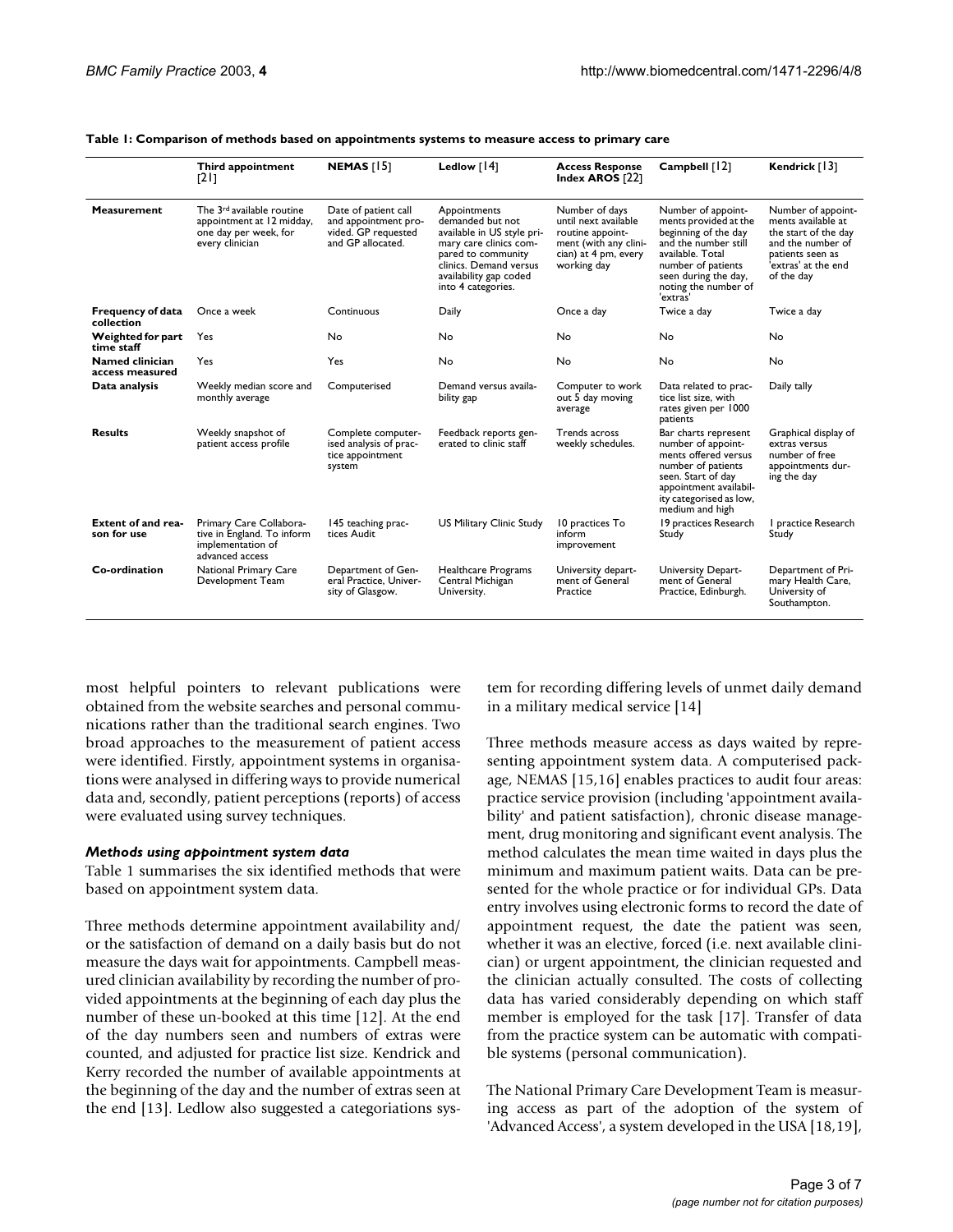



as a response to patient waiting times of 4 – 6 weeks for routine appointments in primary care [20]. This method collects data on one day per week (which can vary) at 12 noon. The number of days to the third available routine appointment for each clinician is recorded and a median figure calculated to represent an *access* score for the specified week. Over a month, the average of four median values is taken to represent a monthly access score. The third appointment is chosen, rather than the first, in order to negate the effect of sudden cancellations which otherwise could give false impressions of availability if at the moment of measuring there is one sudden cancellation in a schedule that is otherwise booked for several days ahead. The third appointment has been found by trial and improvement to best represent the actual waits involved (personal communication). Embargoed appointments are not included. A system of weighting has been developed [21] for part time workers to enable their scores to be incorporated.

The Access Response Index (AROS) was developed as a rapidly calculable measure of organisational access [22]. This index is derived by counting the number of days until the next available routine appointment, with any clinician, once during every normal working day. The data is recorded at four pm – a time chosen to avoid the influence of embargoed appointments that many organisations use to maintain urgent *same day* availability. The results are plotted on a graph, the daily fluctuation represented by the raw data is smoothed to a demonstrate trends by calculating a 5-day moving average (a data point which is the mean of every successive 5-day group). An example of the data produced by this measure is shown in Figure 1.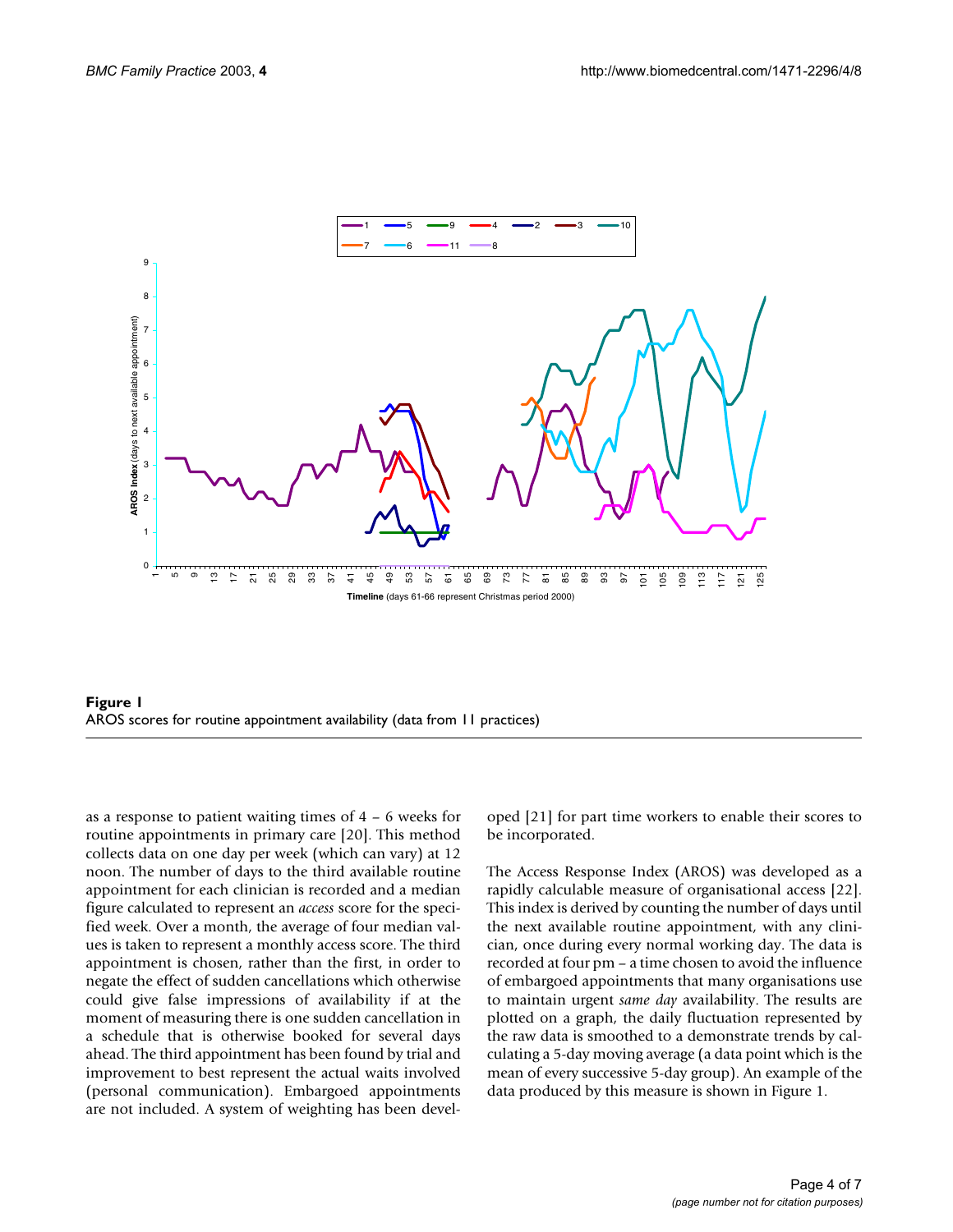|                        | <b>Survey items</b>                                                                                              |                                                                                               | <b>Response ratings</b>                                  |
|------------------------|------------------------------------------------------------------------------------------------------------------|-----------------------------------------------------------------------------------------------|----------------------------------------------------------|
| GPAS [23]              | 6.                                                                                                               | Thinking of times when you want to see a particular<br>doctor:                                | a) 5 point scale, $l =$ same day, $5 =$ more than 5 days |
|                        |                                                                                                                  | a) How quickly do you get an appointment?                                                     |                                                          |
|                        |                                                                                                                  | b) How do you rate this?                                                                      | b) Range from $1 = \text{very poor}$ , 6 = excellent     |
|                        | 7.                                                                                                               | Thinking of times when you are willing to see any<br>doctor:                                  |                                                          |
|                        |                                                                                                                  | a) How quickly do you get an appointment?                                                     | 8. Yes / No / Not applicable / Don't know                |
|                        |                                                                                                                  | b). How do you rate this?                                                                     |                                                          |
|                        | 8.                                                                                                               | If you need an urgent appointment to see your GP<br>can you normally get one on the same day? |                                                          |
| <b>EUROPEP [25,26]</b> | What is your opinion of the general practitioner and/or the practice over the past 12 months<br>with respect to: |                                                                                               | 5 point scale (poor to excellent)                        |
|                        | 19)                                                                                                              | Getting an appointment to suit you?                                                           |                                                          |
|                        | 23)                                                                                                              | Providing quick services for urgent health problems?                                          |                                                          |
| Baker [28]             | 10)                                                                                                              | It can sometimes be difficult to get an appointment<br>with my doctor at this surgery.        | 5 point agreement scale                                  |
|                        | $ 4\rangle$                                                                                                      | It can be hard to get an appointment for medical care<br>right away.                          |                                                          |
| Grogan [29]            | 33)                                                                                                              | Getting an appointment at a convenient time is easy.                                          | 5 point agreement scale                                  |
|                        | 34)                                                                                                              | Appointments are easy to make whenever I need<br>them.                                        |                                                          |
|                        | 35)                                                                                                              | It is often difficult to get an appointment with a<br>doctor.                                 |                                                          |
|                        | 36)                                                                                                              | It is easy to see a doctor of my choice.                                                      |                                                          |
|                        |                                                                                                                  |                                                                                               |                                                          |

#### <span id="page-4-0"></span>**Table 2: Patient survey instruments: items used to determine access perceptions**

### *Methods using patient questionnaires*

Four patient experience questionnaires were found that contained access assessments and the relevant items are outlined in Table [2](#page-4-0). The General Practice Assessment Survey (GPAS) [23] was developed by the National Primary Care Research and Development Centre, by adapting the Family Practice Assessment Survey (FPAS)[24]. A second survey named Europep [25,26] has been validated in 10 European countries. Thirdly Baker describes the use of a validated surgery satisfaction questionnaire (SSQ) that he developed [27,28] and finally Grogan's patient Satisfaction Questionnaire contains two sections that ask about access and appointment availability[29].

# **Discussion**

# *Principal findings*

This review of access measurement reveals the heterogeneous nature of the methods and the lack of any widely accepted conceptualisation of patient access. Identified measures are either practice centred using appointment data or patient orientated via surgery satisfaction questionnaires. It is clear that these two methods represent entirely different aims. It is not possible for episodic patient surveys to provide data that has enough currency or accuracy to inform organisational responses to patient demand.

Also demonstrated are inherent problems over definition of terms – defining what is to be measured and setting of targets. There appear to be three appointment categories over and above *emergencies* (which by definition cannot be given 'appointments'). Appointments for healthcare could be categorised into *urgent*, *soon*, and *elective*. *Urgent* appointments are typically seen as requests for same-day consultations. The *soon* category would fit problems that should be seen within two or three days to prevent escalation or symptom prolongation. Finally, *routine or elective* appointments suit individuals who value an agreed time window over other factors. The methods that represent patient waiting times for 'routine', i.e. elective appointments seem to hold promise as they avoid the definitional problems that surround 'urgent' appointments, and the different views that patients, clinicians and others have about 'urgency'. The task of deciding whether to represent access profiles for organisations or for individual clinicians also needs careful consideration. It may be more feasible (and less threatening) to routinely measure organisational access, especially if the data is to be used for benchmarking purposes.

To attempt to measure access means to obtain meaningful data from a dynamic system that is not always in equilibrium. The access experienced by an individual varies determined by demand, adequate appointment provision, sudden cancellations and block release of *held* appointments. We have distinguished two approaches to overcome this, either for a full statistical analysis using compatible systems or data retrieval software, or to use a simple snapshot method, deciding whether data-smoothing methods such as daily moving averages or aggregated weekly median scores are the best portrayal of overall access patterns.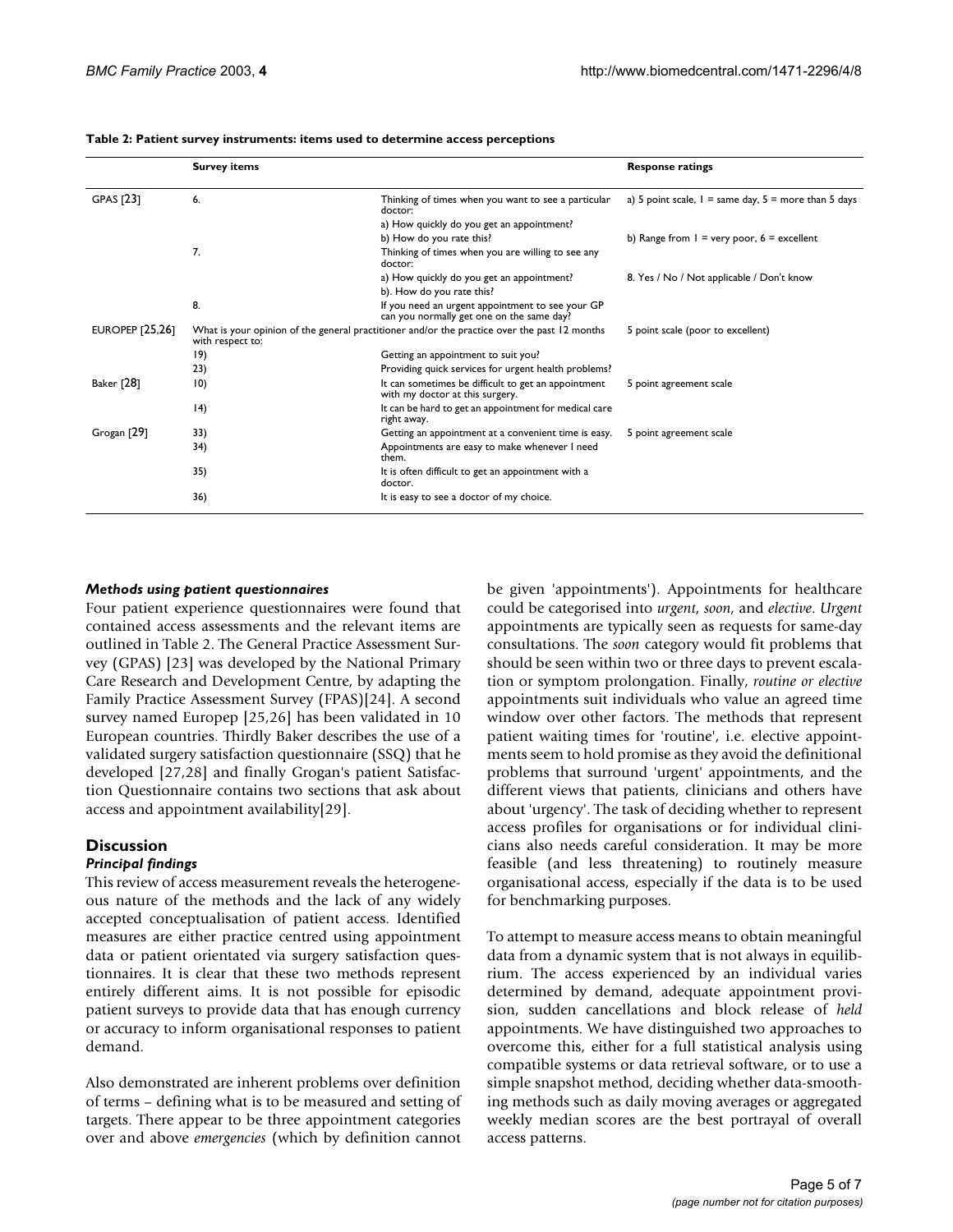### *Strengths and weaknesses of the study*

Multiple search methods were used to ensure that the breadth of literature and online resources were examined as systematically as possible. The searches proved difficult and reflect the emergent status and the diversity of terms used in this area. We may have overlooked methods developed in other healthcare systems.

### *Implications of the findings to healthcare services and research*

The lack of a widely agreed measurement method to represent patient access to primary care services will make it impossible for practices to compare their response to patient demand with any degree of certainty. The 'third appointment' system is the most widely used method and is currently supported by the National Primary Care Development Team in England (but has no equivalent support in Scotland, Wales or Northern Ireland). It is however a relatively complex manipulation of appointment system data, and incorporates individual clinician availability. It seems from first principles that the important requirements of a tool designed to measure a dynamic concept such as patient access is simplicity and ease of regular data collection, so that longitudinal data patterns capable of indicating trends in organisations can be generated rather than data on individual clinician availability.

A recent survey compared mechanisms used to manage requests for same day appointments[30]. Murray's proposal of doing today's work today (Advanced Access) eliminates appointment categories and the work involved in negotiating urgency by dealing with virtually all demand on the day it arises[31]. Access is an important determinant of healthcare quality but what are the implications of this approach to the balance of overall quality? Continuity of care, whilst not important for some problems is desirable for others [32,33]. Too drastic a shift in favour of access is likely to be at the cost of reduced continuity and a diminution of other services, such as screening and chronic disease management. Measures of organisational quality need to be aware of the dangers of focusing too much on one dimension, and should work towards the creation of measures that balance scores across internal and external requirements [34].

An effective consultation with a well trained clinician who knows the patient and who has access to a well structured longitudinal record will probably remain a gold standard and the issue of immediate 'access' should not be elevated above all the other components in this equation. Nevertheless, it seems prudent to develop measures that provide a better understanding of patient access to organisations with similar resources. Measuring the interval to the next available routine appointment, whilst measuring the measurable [35] will, if a consistent standard can be agreed, provide benchmark data, and mark an important step towards a compendium of methods to assess quality in primary care.

# **Conclusion**

The two approaches of either using patient questionnaires or appointment system data to measure access are methods that represent entirely different aims. The latter method when used to represent patient waiting times for 'routine' elective appointments seems to hold promise as a useful tool and this avoids the definitional problems that surround 'urgent' appointments. The purpose for which the data is being collected needs to be borne in mind and will determine the chosen methods of data retrieval and representation

## **Competing Interests**

The authors of this article have piloted the AROS Index.

## **Authors' Contributions**

Peter Edwards, Melody Emmerson and Glyn Elwyn were involved in the development of the Aros index. Wendy Jones and Glyn Elwyn conducted the Aros pilot study and the literature review with contributions from Adrian Edwards and Richard Hibbs.

## **Acknowledgements**

The partners, manager and receptionists at Ely Bridge Surgery. The AROS Pilot Study Group: New Park Surgery, Talbot Green; Porthcawl Group Practice; Woodlands Medical Centre, Ely, Cardiff; Old School Surgery, Pontyclun; Greenmount Surgery, Ely, Cardiff; Salisbury Rd Surgery, Barry; Llynfi Surgery, Maesteg; Oldcastle Surgery, Bridgend; Park Lane Surgery, Tonyrefail; Meddygfa Teilo, Llandeilo; The Surgery, Overton-on-Dee, Wrexham.

This work was sponsored by CAPRICORN which receives funding from the Welsh Assembly Government

## **References**

- 1. Roland M, Holden J and Campbell S: **Quality Assessment for General Practice: supporting clinical governance in primary care groups** *Manchester: National Primary Care Research and Development Centre* 1998 [\[http://www.npcrdc.man.ac.uk/\]](http://www.npcrdc.man.ac.uk/).
- 2. Campbell SM and Roland MO: **[Defining quality of care](http://www.ncbi.nlm.nih.gov/entrez/query.fcgi?cmd=Retrieve&db=PubMed&dopt=Abstract&list_uids=11072882)** *Soc Sci Med* 2000, **51:**1611-25.
- 3. Rogers A, Entwistle V and Pencheon D: **[A patient led NHS: man](http://www.ncbi.nlm.nih.gov/entrez/query.fcgi?cmd=Retrieve&db=PubMed&dopt=Abstract&list_uids=9624078)[aging demand at the interface between lay and primary care](http://www.ncbi.nlm.nih.gov/entrez/query.fcgi?cmd=Retrieve&db=PubMed&dopt=Abstract&list_uids=9624078)** *BMJ* 1998, **316:**1816-9.
- 4. Pencheon D: **[Matching demand and supply fairly and](http://www.ncbi.nlm.nih.gov/entrez/query.fcgi?cmd=Retrieve&db=PubMed&dopt=Abstract&list_uids=9603757) [efficiently](http://www.ncbi.nlm.nih.gov/entrez/query.fcgi?cmd=Retrieve&db=PubMed&dopt=Abstract&list_uids=9603757)** *BMJ* 1998, **316:**1665-7.
- 5. Gillam S and Pencheon D: **[Managing demand in general practice](http://www.ncbi.nlm.nih.gov/entrez/query.fcgi?cmd=Retrieve&db=PubMed&dopt=Abstract&list_uids=9632416)** *BMJ* 1998, **316:**1895-8.
- 6. Royal College of General Practitioners: **Access to general practice based primary care** 2001 [\[http://www.rcgp.org.uk/\]](http://www.rcgp.org.uk/). Accessed March 2001. London
- 7. The Stationery Office: **The NHS Plan** *London: The Stationery Office* 2000.
- 8. Campbell JL: **[Patient's perceptions of medical urgency, does](http://www.ncbi.nlm.nih.gov/entrez/query.fcgi?cmd=Retrieve&db=PubMed&dopt=Abstract&list_uids=10321392) [deprivation matter?](http://www.ncbi.nlm.nih.gov/entrez/query.fcgi?cmd=Retrieve&db=PubMed&dopt=Abstract&list_uids=10321392)** *Fam Pract* 1999, **16:**28-32.
- 9. Marshall MN, Shekelle PG, Leatherman S and Brook RH: **[The public](http://www.ncbi.nlm.nih.gov/entrez/query.fcgi?cmd=Retrieve&db=PubMed&dopt=Abstract&list_uids=10770149) [release of performance data: what do we expect to gain?](http://www.ncbi.nlm.nih.gov/entrez/query.fcgi?cmd=Retrieve&db=PubMed&dopt=Abstract&list_uids=10770149)** *JAMA* 2000, **283:**1866-74.